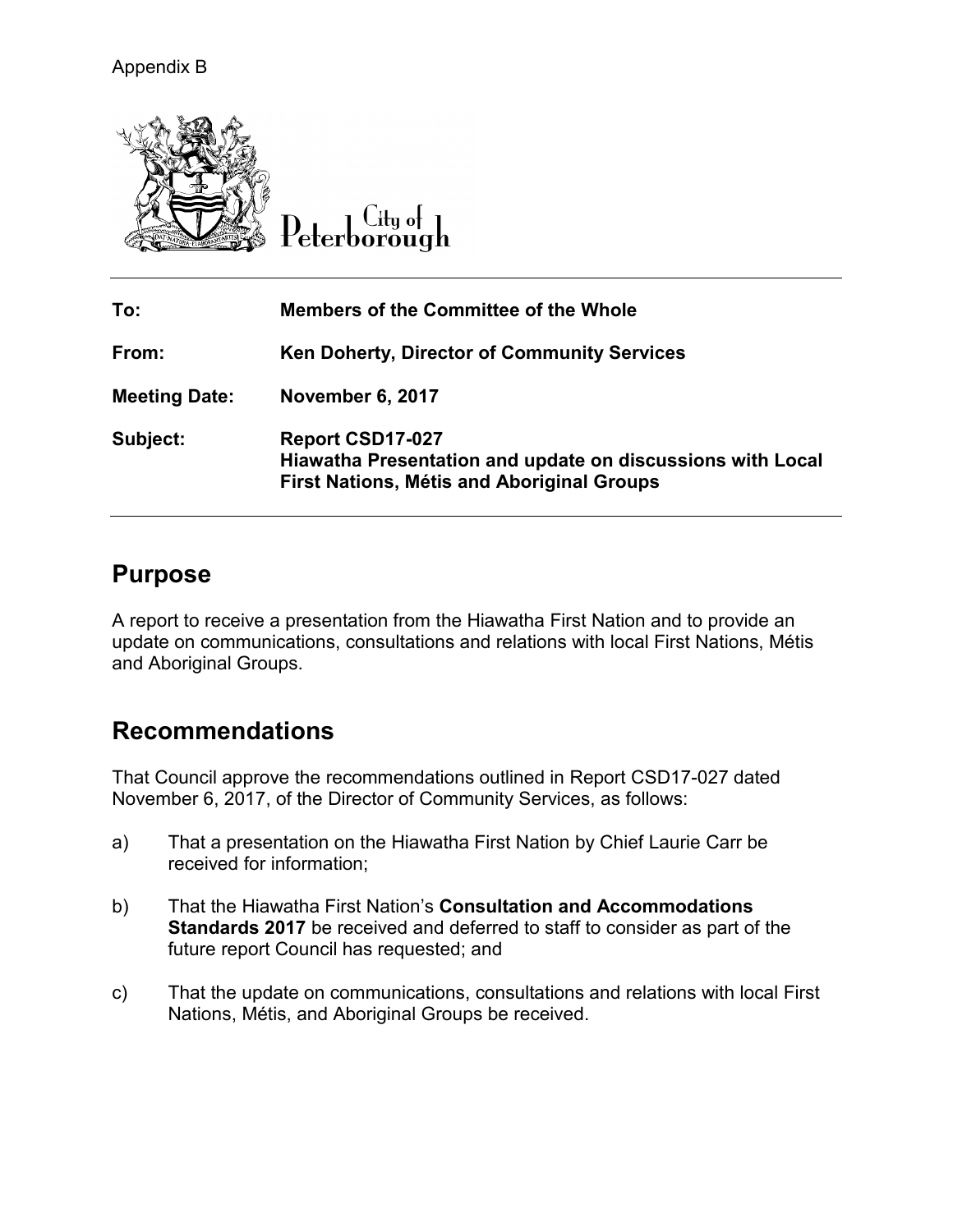Page 2

# **Budget and Financial Implications**

There are no budget or financial implications as a direct result of this report.

# **Background**

### **Council Direction**

In response to Report CSD17-017, dated June 19, 2017, Council approved the following recommendations:

- a) That staff be directed to prepare a future report on the City's role in implementing action items relating to municipal mandate in response to the **Truth and Reconciliation Commission of Canada: Cover Letter, Reconciliation Principles, and Calls to Action**;
- b) That staff be encouraged to use the Ministry of Municipal Affairs publications, **Municipal-Aboriginal Relationship: Case Studies** and **Municipal-Aboriginal Relationships** Presentation as a resource guide relating to City/Local Aboriginal relations;
- c) That the Curve Lake First Nation document, **Consultation and Accommodation Standards** be adopted to guide City consultations with the Curve Lake First Nation on matters of mutual interest or concern be deferred;
- d) That the Curve Lake First Nation document: **Archaeological Protocol: Curve Lake First Nations** be adopted to guide City interactions with the Curve Lake First Nation regarding archaeological heritage, sites, or resources within the City that relates to local aboriginal heritage be deferred;
- e) That the Curve Lake First Nation Document, **2014/16 Curve Lake First Nation Community Report** be received for information;
- f) That staff be directed to continue the development and/or initiation of relationships with the following local First Nations, Métis Associations, and Aboriginal service organizations including:
	- Curve Lake First Nation
	- Hiawatha First Nation
	- Other signatories of the Williams Treaty including: Alderville First Nation, Scugog Island First Nation, Rama First Nation, Georgina Island First Nation, and Chippewas of BeauSoleil First Nation
	- Peterborough and District Wapiti Métis Council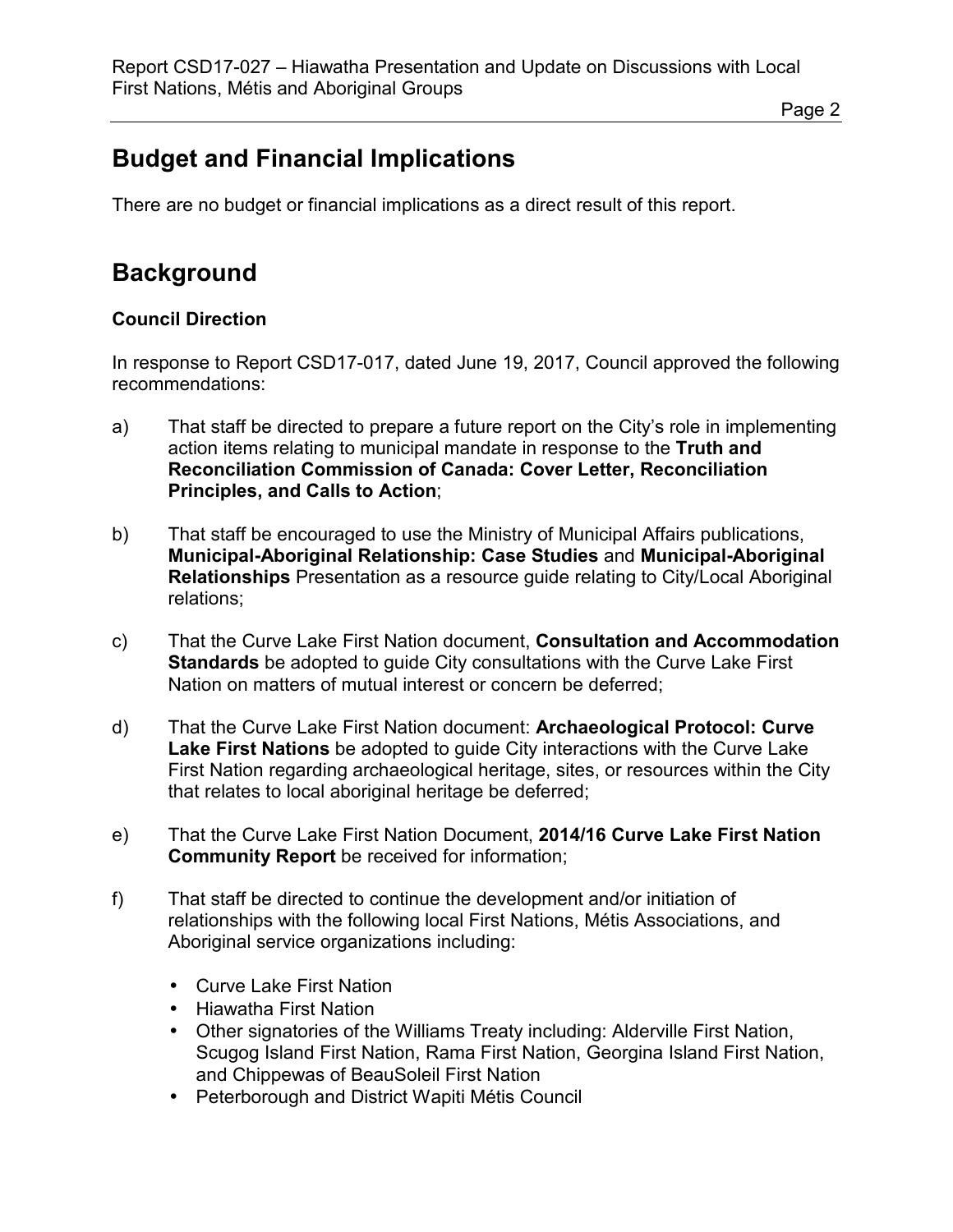Page 3

- Nogojiwanong Friendship Centre
- Niijkiwendidaa Anishnabekwewag Services Circle
- Lovesick Lake Native Women's Association, and
- other local aboriginal groups as may be identified through this process

#### **Relations with Hiawatha First Nation**

The City of Peterborough has a relatively close working relationship with the Hiawatha First Nation as a result of major exhibits at the Museum and Art Gallery of Peterborough celebrating First Nations' heritage and artists over the past three decades. Hiawatha Band Council members and staff worked closely with City staff in the re-interment of human remains at the Brock Street Burial Site, the formal establishment of Aboriginal Peoples Burial Ground at the site (together with the Curve Lake First Nation).

Increasingly, Hiawatha has become an active partner in a range of City and County regional initiatives including: the Integrated Community Sustainability Plan, the Climate Change Action Plan, the Age Friendly Plan, and Healthy Kids Community Challenge.

City staff, including the C.A.O., the Director of Planning, and the Director of Community Services, visited the Hiawatha First Nation on June  $28<sup>th</sup>$ , 2017 as part of the City's consultation process with local First Nations, Métis and Aboriginal groups. They met with Chief Carr, Councillors Jeff Loucks, Kathryn Wilson, and Donald Paudash, and three Band Council staff. Key discussion points will be identified later in the report.

Chief Laurie Carr will attend Committee of the Whole and will provide a presentation on the Hiawatha First Nation.

### **Key Messages from Meeting with Hiawatha First Nation (HFN)**

Chief Carr, Band Council members, and staff identified the following key messages during the meeting:

- The City should adopt their consultation protocol
- HFN should have been on the City's Emergency Notification List during 2004 flood
- They appreciated invitation to join Official Plan Steering Committee
- Letters or meetings are not the best form of consultation; the City should go to them
- When dealing with Williams signatories, closest community takes the lead
- The HFN should be advised of all land issues/ subdivisions/ annexations
- City staff should be educated on Indigenous culture, heritage, and contemporary issues
- HFN works with OSM, DD, CM
- Treaties are about sharing resources
- Can there be a Mutual Aid agreement with Fire?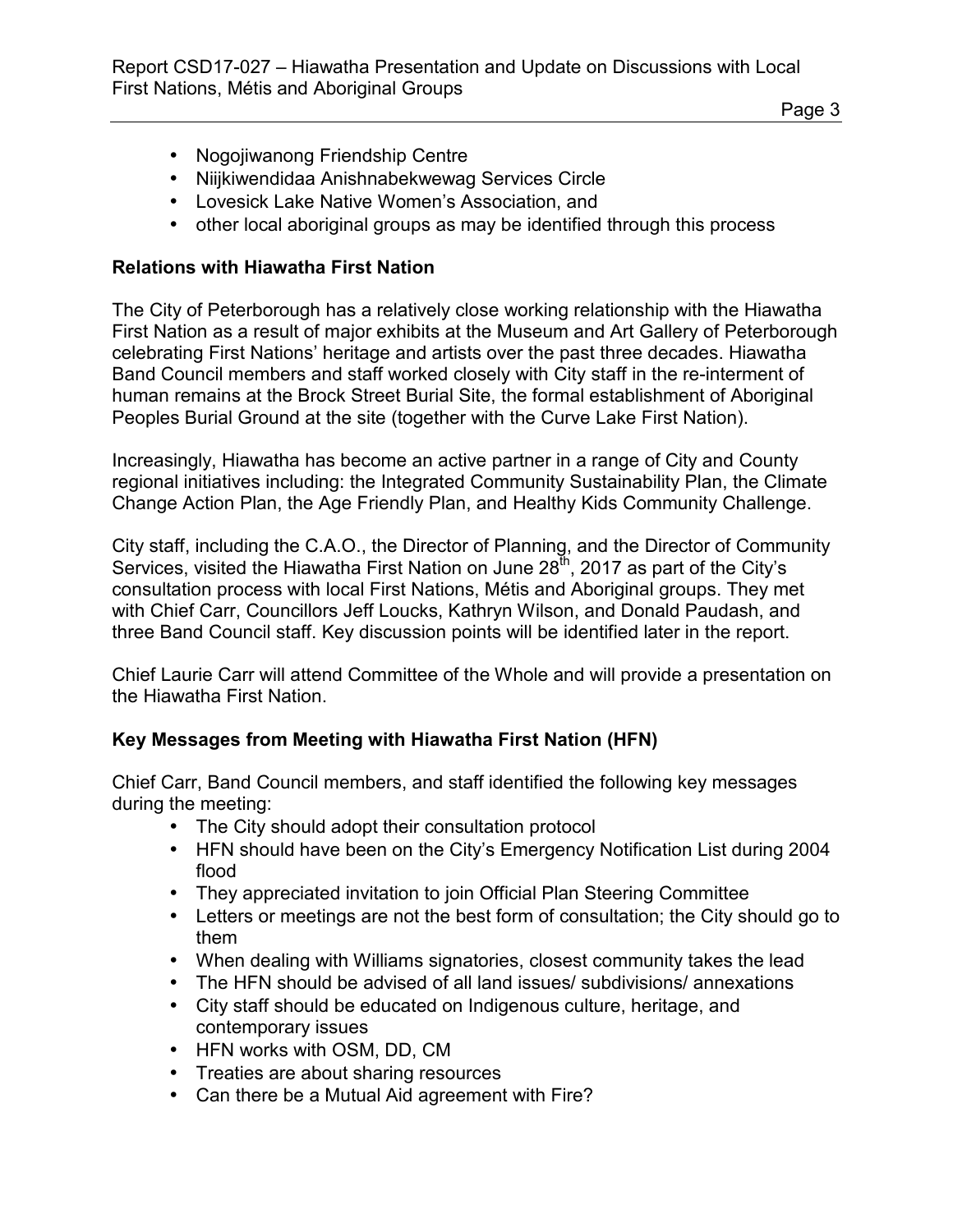#### **Hiawatha First Nation's Consultation and Accommodations Standards 2017**

Staff recommends that this document be received at this time and that a decision to adopt be deferred. Staff will provide specific direction for Council's consideration once the initial rounds of consultation are completed. By then, there should be a better understanding of the implications and potential costs.

#### **Key Messages from Meeting with Curve Lake First Nation (CLFN)**

Chief Williams, Band Council members Gary Williams and Arnold Taylor, and staff identified the following key messages during the meeting:

- Honour and respect Territory and Treaty 20
- Reconciliation is call to action; opportunity to train staff
- Appreciate involvement with Health Unit, Canadian Canoe Museum, Sustainable Peterborough, local Veterans events
- Need path to resolve issues
- CLFN Council meets with Selwyn and Trent Lakes Councils bi-annually (Tri)
- There is no wrong way to ask!
- Blanket Ceremony should be considered
- Recognition should be Mississauga Anishinabeg
- City should re-start Archaeology Committee
- CLFN should have been involved in casino planning
- Should be consulted on all development
- City should not consult once things are a "done deal"
- City and CLFN should negotiate government to government
- Is there a place at the City/County Economic Development table for CLFN?
- CLFN needs City support on their water issues

#### **Key Messages from the Nogojiwanong Friendship Centre (NFC)**

Joanne Green, President, Board Members Georgie Morton Baptiste, Adam Hopkins, and David Newhouse, and Executive Director Lori Flynn provided the following key messages:

- NFC is 1 of 128 Native Friendship Centres across Canada
- According to the last census there are 3600 Indigenous residents in City
- They have a right to facilities and services
- Urban Indigenous residents face racism in City and County
- NFC recently completed Urban Indigenous Planning report
- They asked to be consulted on Official Plan (now on Steering Committee)
- They have asked if the Peterborough Public Library would consider installing an identified section on Indigenous culture & heritage like the Healthy Families Collection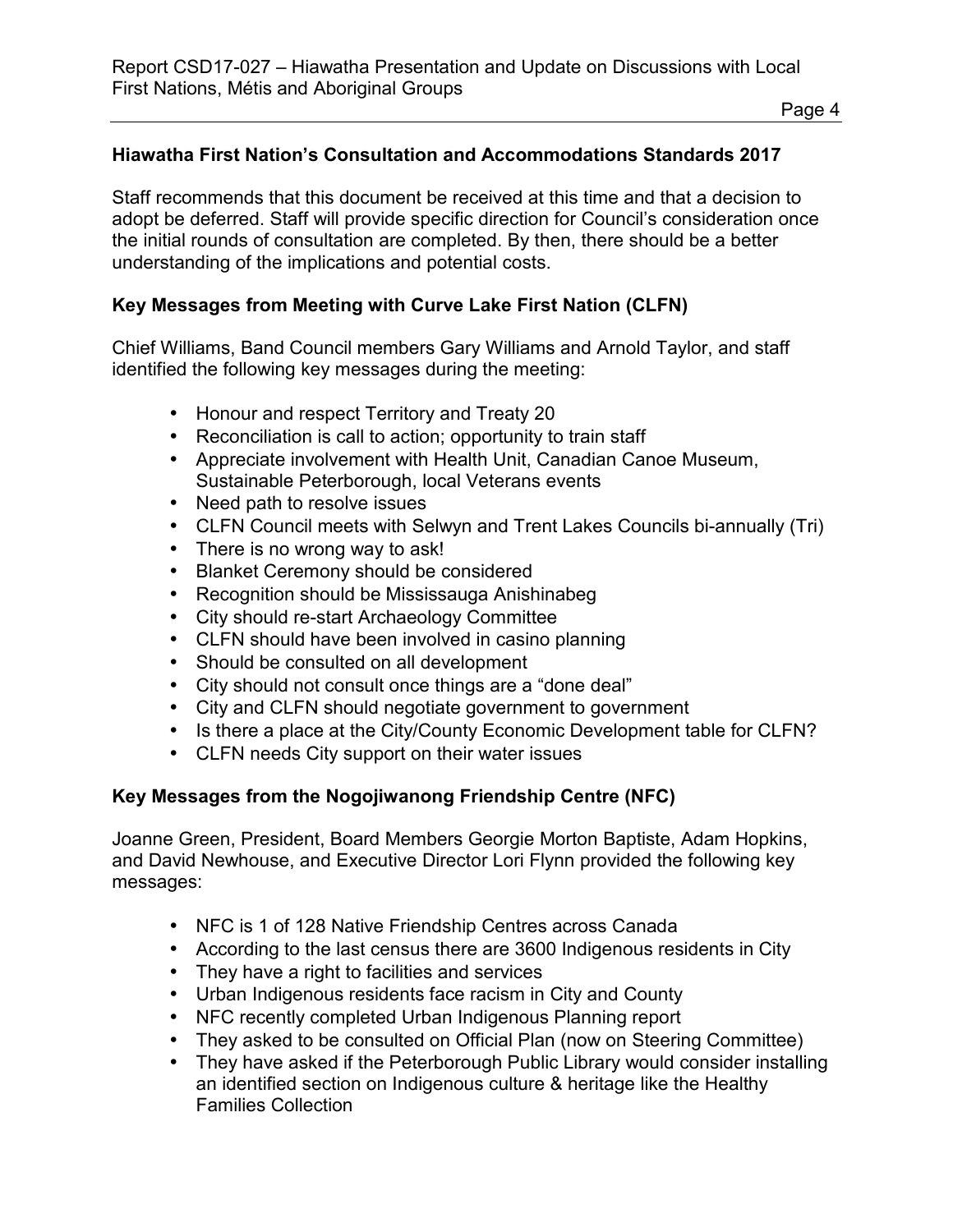- Is there an opportunity for recognition on City website or development of Portal?
- In City dealings, the focus should be on inclusivity not exclusivity
- Will the Fire Department support regular Sacred Fires on-site?

### **Indigenous Land Consultation Symposium, Trent**

In September, City representatives were invited to attend an Indigenous Land Consultation process for the new Trent Research and Innovation Park. Over the past several months, under the auspices of Trent's First Peoples House of Learning, representatives from the University had been meeting with eight local First Nations, Métis, and Urban Aboriginal communities to develop consultation protocols and processes. A formal report on their findings will be presented to City Council in the near future. Key messages include:

- 1. Consult early and often
- 2. Consult face to face not by mail or letter
- 3. Include in development of Vision
- 4. Land acknowledgement needs to be accurate, respectful, and local
- 5. Consider Indigenous view of protection of Natural areas (protect sacred plants like cedar)
- 6. Interested in Archaeological studies
- 7. Interested in types of companies/ selection criteria for TRIP
- 8. Opportunity for Indigenous recognition? (Naming opportunity, interpretation)
- 9. Re-Introduction of native species?
- 10. Future voice on committees
- 11. Protocol for on-going consultation

### **Next Steps**

City staff will be meeting with Alderville and Scugog First Nations, Peterborough and District Wapiti Métis Council and Niijkiwendidaa Anishnabekwewag Services Circle before year end.

Several of the recommendations outlined above are under review. The presentation and information contained in this report and ongoing discussions with Hiawatha will be considered as staff develop the next report to Council. There are also several other exciting initiatives and pilot projects involving the City, local First Nations and Urban Indigenous organizations in progress that will be referenced in the next progress report.